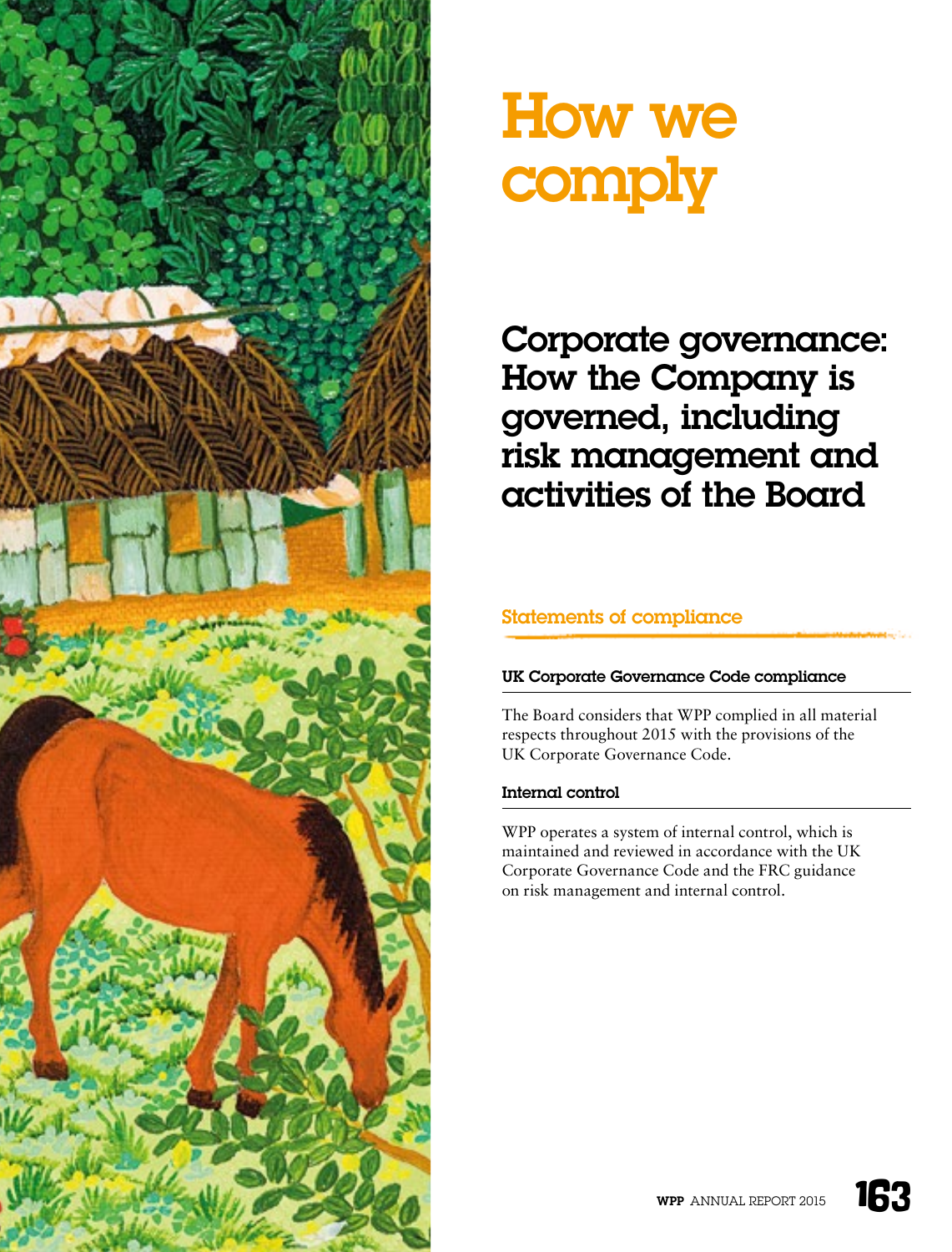# How we comply

We have structured this section around the main principles of the UK Corporate Governance Code to enable share owners to evaluate how the principles have been applied.

#### Leadership

#### The role of the Board

The Board is collectively responsible for promoting the success of the Company by directing and supervising the Company's policy and strategy and is responsible to share owners for the Group's financial and operational performance and risk management. Responsibility for the development and implementation of Group policy and strategy and for day-to-day management issues is delegated by the Board to the Group chief executive and Group finance director. The list of matters reserved to the Board can be downloaded from the website [wpp.com/wpp/investor.](http://www.wpp.com/wpp/investor)

During 2015, the Board met six times formally and held 17 committee meetings throughout the year.

| Attendance of directors at meetings      | Board | <b>Audit Committee</b> | Compensation | Nomination and<br>Committee Governance Committee |
|------------------------------------------|-------|------------------------|--------------|--------------------------------------------------|
| Roberto Quarta (Chairman) <sup>1,4</sup> | 6     | 8                      | 4            | 3                                                |
| Sir Martin Sorrell                       | 6     |                        |              |                                                  |
| Paul Richardson                          | 6     | 8                      |              |                                                  |
| Philip Lader <sup>1,3</sup>              | 3     | 5                      |              | 2                                                |
| Roger Agnelli <sup>2,6,7</sup>           | 6     | 8                      | 4            | 2                                                |
| Jacques Aigrain                          | 6     | 8                      | 5            |                                                  |
| Charlene Begley                          | 6     | 8                      |              | 4                                                |
| Colin Day <sup>3</sup>                   | 3     | 5                      | 4            |                                                  |
| Ruigang Li <sup>6</sup>                  | 4     |                        | 3            |                                                  |
| Nicole Seligman <sup>6</sup>             | 6     |                        | 5            |                                                  |
| Daniela Riccardi <sup>2,6</sup>          | 5     |                        | 3            |                                                  |
| Jeffrey Rosen <sup>3</sup>               | 3     | 5                      | 4            | 2                                                |
| Hugo Shong <sup>5,6</sup>                | 6     | 5                      | 4            | 4                                                |
| Sir John Hood                            | 6     |                        | 5            |                                                  |
| Tim Shriver <sup>2</sup>                 | 5     |                        | 5            | 3                                                |
| Sally Susman                             | 6     |                        |              | 3                                                |
| Sol Trujillo <sup>6</sup>                | 6     | 7                      | 4            |                                                  |

<sup>1</sup> By invitation, and whilst chairman, Philip Lader and then Roberto Quarta attended all of the Audit Committee meetings.

<sup>2</sup> Roger Agnelli and Tim Shriver retired from and Daniela Riccardi was appointed to the Nomination & Governance Committee on 10 October 2015.

<sup>3</sup> Philip Lader, Colin Day and Jeffrey Rosen retired on 9 June 2015.

<sup>4</sup> The chairman was appointed to the Compensation Committee and the Nomination and Governance Committee on 9 February 2015.

<sup>5</sup> Hugo Shong retired from the Audit Committee on 10 October 2015.

6 Roger Agnelli, Ruigang Li, Daniela Riccardi, Hugo Shong, Nicole Seligman and Sol Trujillo retired from the Compensation Committee on 10 October 2015. <sup>7</sup> Roger Agnelli tragically died on 19 March 2016.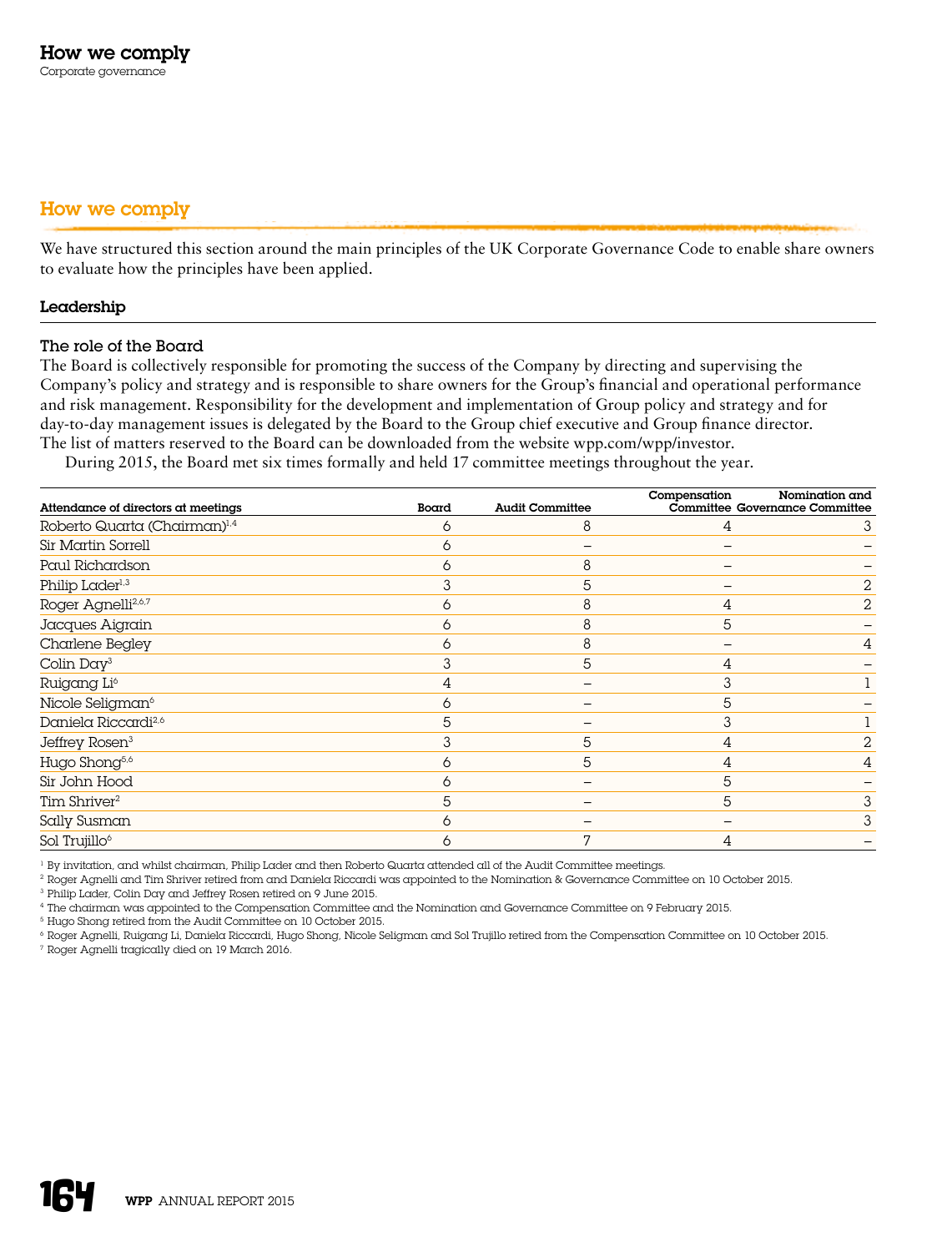#### The role of the chairman

The Board is chaired by Roberto Quarta, who chairs the Nomination and Governance Committee and is a member of the Compensation Committee and attended all meetings of the Audit Committee at the invitation of its chairman. The chairman provides the leadership of the Board and is the main point of contact between the Board and the CEO. The chairman represents the Board in discussions with share owners and investor bodies, ensures that systems are in place to provide directors with timely and accurate information, represents the Company in external gatherings, and is also responsible for the Board governance principles. He has led the Board evaluation process, restructuring of the committee membership, and the ongoing emphasis on management development and CEO and senior management succession planning.

# The role of the senior independent director

The senior independent director is Nicole Seligman who is available to share owners and acts as a sounding board for the chairman and as an intermediary for the other directors with the chairman, when necessary. The senior independent director's role includes responsibility for the chairman's appraisal and succession. The Board announced the appointment of Nicole Seligman as senior independent director on 4 April 2016, following the recommendation of the Nomination and Governance Committee and succeeding Jeffrey Rosen who retired at the 2015 AGM. Nicole Seligman was appointed to the Board in January 2014 and has served on the Compensation Committee and attends the other committee meetings at the invitation of the chairmen of those committees.

# Non-executive directors

The non-executive directors have a diverse range of skills, experience and backgrounds. As detailed in their biographies on pages 108 to 110, the non-executive directors work across the globe in media and advertising, investment banking and investment management, pharmaceuticals, logistics and bioenergy, airlines, FMCG, international management consulting, private equity and angel investing, business education, manufacturing, consumer products and retail management, internet start-ups, government and non-profit organisations. They provide constructive challenge and assistance to the Group chief executive in developing the Group's strategy. All directors have access to the services of the Company Secretary and may take independent professional advice at the Company's expense in conducting

their duties. The Company provides insurance cover for its directors and officers.

#### Effectiveness

#### The composition of the Board

The Board is composed of 13 directors. Two current members are executive directors and 11, including the chairman, are non-executive directors. The independence of each non-executive director is assessed annually by the Board. The Board has confirmed that all of the non-executives standing for re-election at the 2016 AGM continue to demonstrate the characteristics of independence.

# Succession: Board and committee membership

The following changes to the Board's roles and composition took place during 2015 and early 2016:

Nicole Seligman has succeeded Jeffrey Rosen as the senior independent director.

Jacques Aigrain has succeeded Colin Day as chairman of the Audit Committee. Jacques Aigrain has been a member of the Audit Committee since joining the Board in May 2013.

Roberto Quarta succeeded Philip Lader as chairman of the Group and as chairman of the Nomination and Governance Committee.

Roger Agnelli, who was a member of the Audit Committee, tragically died on 19 March 2016.

#### Time commitment

Letters of appointment for non-executive directors do not set out a fixed time commitment for Board attendance and duties but give an indication of the likely time required. It is anticipated that the time required by directors will fluctuate depending on the demands of the business and other events.

# Development

On joining WPP, non-executive directors are given an induction which includes one-to-one meetings with management and the external auditors, briefings on the duties of directors of a Jersey company, the Share Dealing Code, WPP Code of Conduct and the UK Corporate Governance Code. The induction also covers the Board committees that a director will join. All directors are fully briefed on important developments in the various business activities which the Group carries out worldwide and regularly receive extensive information concerning the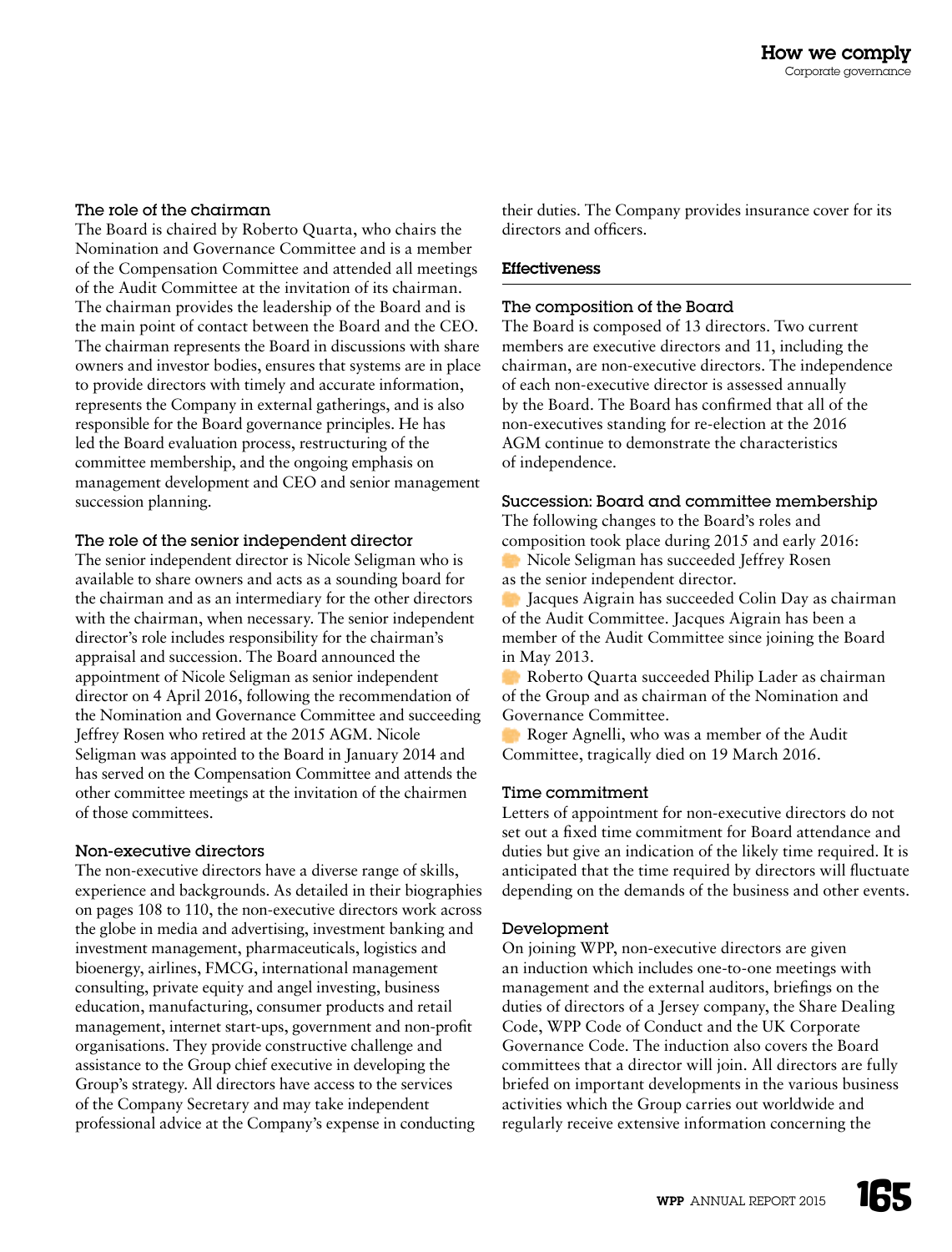Group's operations, finances, risk factors and its people, enabling them to fulfil their duties and obligations as directors. The directors are also frequently advised on regulatory and best practice requirements which affect the Group's businesses on a global basis. One Board meeting a year is held in a location other than London or New York. In 2015, the Board met in Beijing, where it received briefings from all the heads of the Group's Asia Pacific operations. In 2016, in Berlin, the Board will review the Group's European operations.

# Evaluation

WPP undertakes an annual review of the Board, its committees and individual directors. The annual evaluation of the Board's and all committees' effectiveness was commenced at the end of 2015 following the appointment of the new chairman and the realignment of the committee memberships. As outlined in the Nomination and Governance Committee report on page 117, an evaluation process is being externally facilitated. Our expert's observations from these discussions and meetings are being reviewed by the Board with proposals being made to the full Board as to improving Board effectiveness. The results of the evaluation will be considered in the 2015 Sustainability Report to be published shortly and discussed as part of the ongoing dialogue with share owners.

# Re-election

The directors submit themselves for annual re-election at each AGM, if they wish to continue serving and are considered by the Board to be eligible. Directors may be appointed by share owners by ordinary resolution or by the Board on the recommendation of the Nomination and Governance Committee and must then stand for re-election at the next AGM, where they may be re-elected by ordinary resolution of the share owners.

With only specific exceptions to ensure Board continuity, non-executive directors shall not stand for re-election after they have served for the period of their independence, as determined by applicable UK and US standards and which is nine years.

# Diversity

WPP recognises the importance of diversity, including gender, at all levels of the Group as well as the Board.

WPP is committed to increasing diversity across its subsidiaries and supports the development and promotion of all talented individuals. As at 31 December 2015, women comprised 29% of the WPP Board and 33%

of non-executive directors, 31% of Board members and executive leaders in the subsidiaries, 46% of senior managers and 54% of total employees. As at the date of this report, women comprised 31% of the WPP Board and 36% of non-executive directors.

# Directors' conflicts of interest

The Company's Articles of Association permit the Board to consider and, if it sees fit, to authorise situations where a director has an interest that conflicts, or may possibly conflict, with the interests of the Company (Situational Conflicts). The Board has a formal system in place for directors to declare Situational Conflicts to be considered for authorisation by those directors who have no interest in the matter being considered. In deciding whether to authorise a Situational Conflict, the non-conflicted directors must act honestly and in good faith with a view to the best interests of the Company and they may impose limits or conditions when giving the authorisation, or subsequently, if they think this is appropriate.

Any Situational Conflicts considered, and any authorisations given, are recorded in the relevant minutes. The prescribed procedures have been followed in deciding whether, and on what terms, to authorise Situational Conflicts and the Board believes that the systems it has in place for reporting and considering Situational Conflicts continue to operate effectively.

# Remuneration

Non-executive directors do not participate in the Company's pension, share option or other incentive plans.

The Board considers that the non-executive directors' remuneration conforms with the requirements of the UK Corporate Governance Code.

The fees payable to non-executive directors represent compensation in connection with Board and Board committee meetings and where appropriate for devoting additional time and expertise for the benefit of the Group in a wider capacity.

Details of directors' remuneration and service contracts form part of the report of the Compensation Committee which commences on page 121.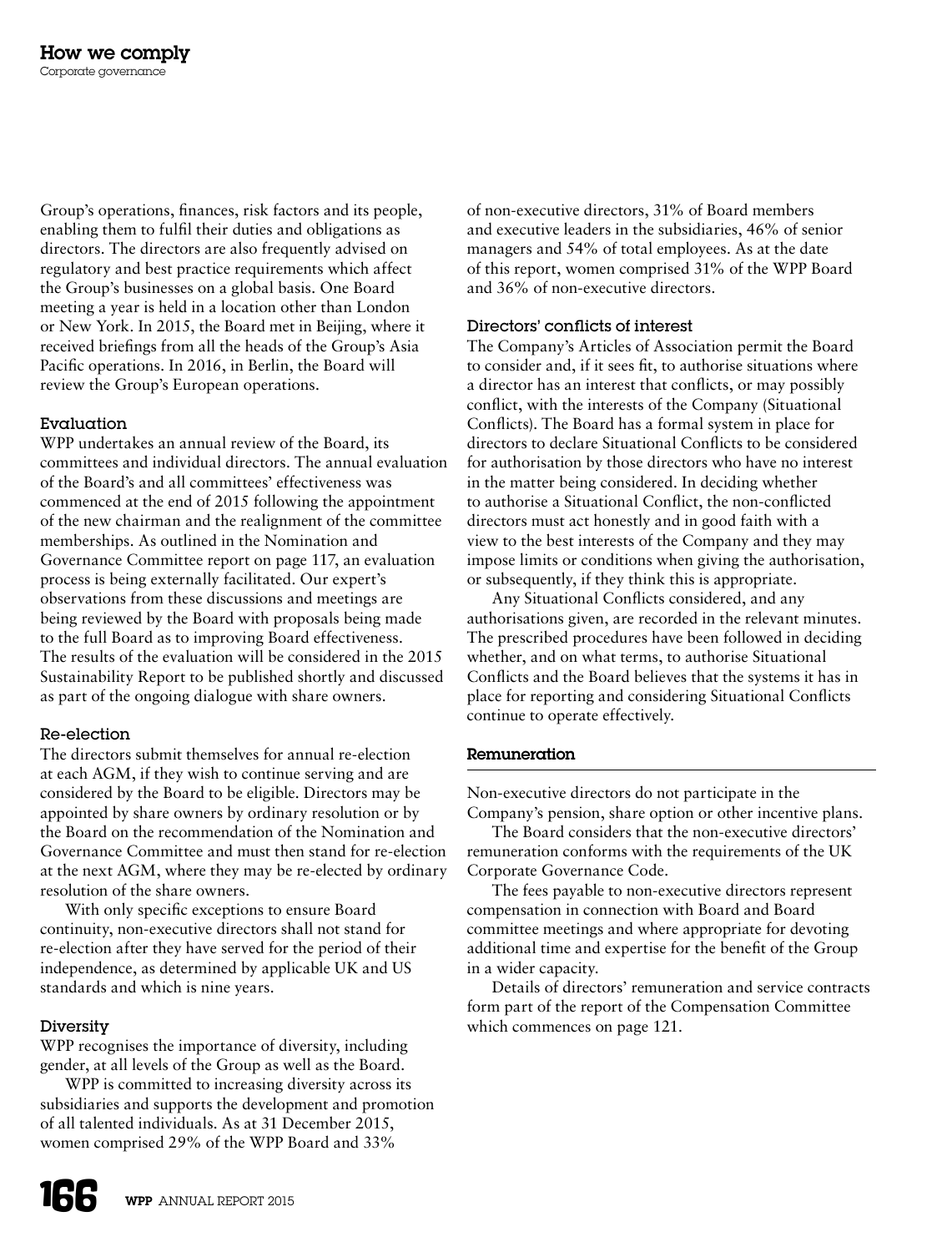#### Relations with share owners

#### Dialogue with share owners

The relationship with share owners, potential share owners and investment analysts is given high priority by the Company.

The Company has a well-developed and continuous program to address the needs of share owners, investment institutions and analysts for a regular flow of information about the Company, its strategy, performance and competitive position. Given the wide geographic distribution of the Company's current and potential share owners, this program includes regular visits to investors, particularly by the Group chief executive, the Group finance director, the deputy Group finance director and the head of investor relations, in the UK, Continental Europe and the major financial centres in North America and also in Asia Pacific and Latin America. The Company's chairman meets with investors and regularly consults with investors' governance representatives and advisory bodies. The Company provides a preliminary announcement, an interim management statement at the end of the first and third quarters that includes a trading update, an interim report at half year and a trading update and presentation at the AGM.

The Company ensures that it has a proper dialogue with share owners and their representative bodies through executive and non-executive directors in relation to remuneration and corporate governance matters. In 2015, the chairman held extensive rounds of discussions with share owners and advisory groups regarding senior executive compensation, and CEO and Board succession planning. The chairman and senior independent director provide thorough feedback to the Board on issues raised with them by share owners.

WPP's website, [wpp.com,](http://www.wpp.com) provides current and historical financial information, including trading statements, news releases and presentations and the Company's statement of its corporate governance practices.

#### The Annual General Meeting

The 2016 AGM will be held on Wednesday 8 June 2016 at 12 noon at Pullman Hotel London St Pancras, 100-110 Euston Road, London NW1 2AJ. A separate notice convening the meeting is distributed to share owners and will be published on WPP's website, [wpp.com](http://www.wpp.com). All resolutions for which notice has been given will be decided on a poll.

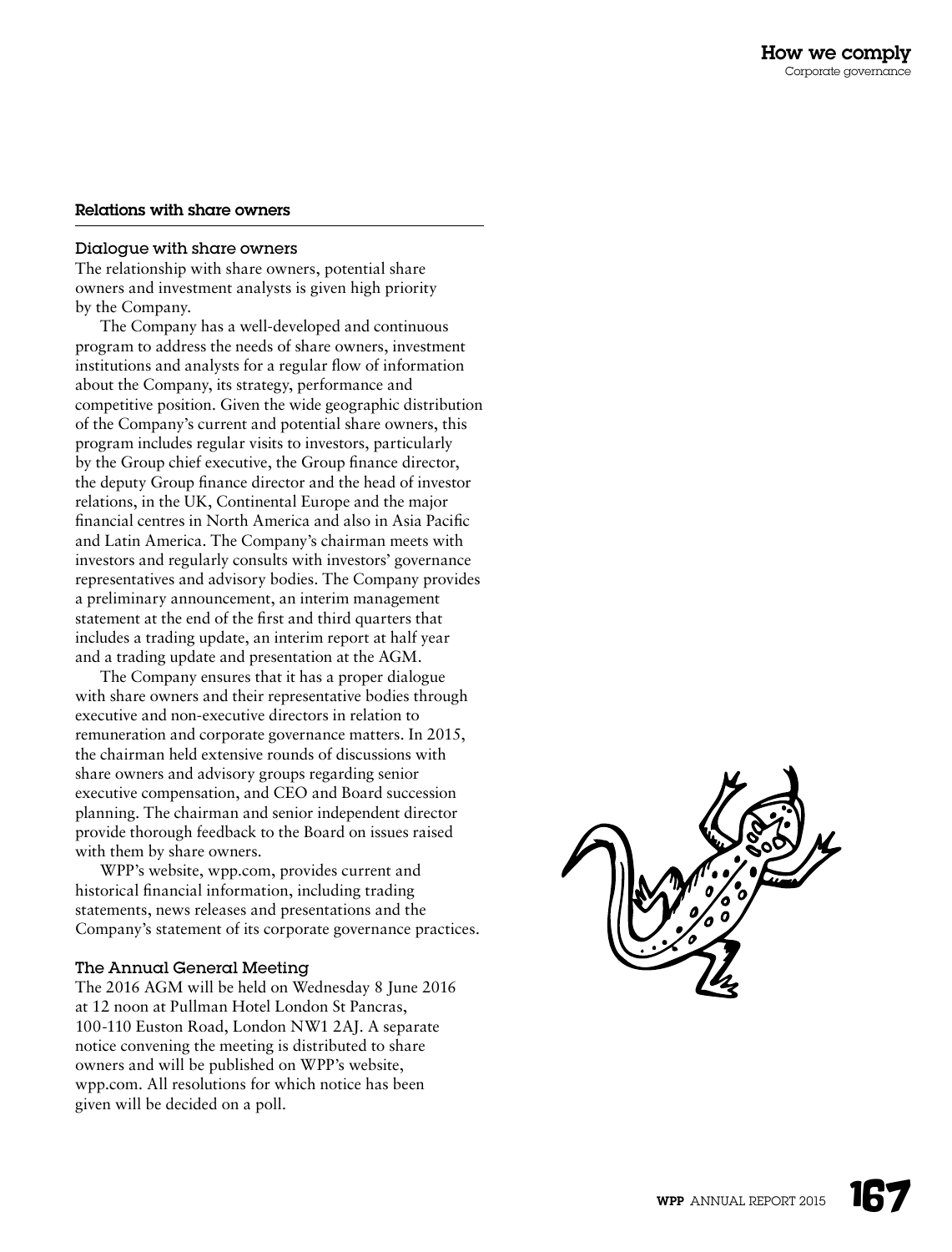# Other statutory information

# Substantial share ownership

As at 15 April 2016, the Company is aware of the following interests of 3% or more in the issued ordinary share capital:

| <b>MFS</b>    |  |
|---------------|--|
| BlackRock Inc |  |

The disclosed interests refer to the respective combined holdings of the entity and to interests associated with it.

The Company has not been notified of any other holdings of ordinary share capital of 3% or more.

# Profits and dividends

The profit before tax for the year was  $\pounds$ 1,492.6 million (2014: £1,451.9 million). The directors declared a final dividend of 28.78p (2014: 26.58p) per share to be paid on 4 July 2016 to share owners on the register at 10 June 2016 which, together with the interim ordinary dividend of 15.91p (2014: 11.62p) per share paid on 9 November 2015, makes a total of 44.69p for the year (2014: 38.20p).

# Change of control

All of our bonds contain provisions which are triggered on a change of control of the Company. The holders of such bonds have the right to repayment at par except for holders of our US\$ bonds. The holders here have the right to redeem the bonds at 101% of par, if the Company is non-investment grade at the time of the change of control or becomes non-investment grade within 120 days of the announcement of the change of control.

In addition, the Group has a Revolving Credit Facility in the amount of \$2,500 million due July 2020, the terms of which require the consent of the majority of the lenders if a proposed merger or consolidation of the Company would alter its legal personality or identity.

In general terms, awards granted under WPP's incentive plans will usually vest on a change of control, albeit on a pro-rated basis. Where awards are subject to performance conditions, those conditions will still need to be met, also on a pro-rated basis. Certain incentive plans allow the Compensation Committee to require outstanding awards to be exchanged for equivalent awards in the acquiring company.

# Articles of Association

There are no restrictions on amending the Articles of Association of the Company other than the need to pass a special resolution of the share owners.

# Share capital

The Company's authorised share capital consists solely of 1,750,000,000 ordinary 10 pence shares. The Company operates an American Depositary Receipt program. The rights and obligations relating to the ordinary share capital are outlined in the Articles of Association; there are no restrictions on transfer, no restrictions on voting rights and no securities carry special voting rights with regard to control of the Company.

At the AGM on 9 June 2015, share owners passed resolutions authorising the Company, in accordance with its Articles of Association, to allot shares up to a maximum nominal amount of  $£87,271,076$  of which  $£6,551,882$ could be allotted for cash free of statutory pre-emption rights. In the year under review no shares were issued for cash free from pre-emption rights. Details of share capital movements are given in note 26 on pages 211 to 213.

# Authority for purchase of own shares

At the AGM on 9 June 2015, share owners passed a special resolution authorising the Company, in accordance with its Articles of Association, to purchase up to 131,037,653 of its own shares in the market. In the year under review, 39,607,954 ordinary shares of 10 pence each were purchased at an average price of £14.84 per share.

# **Auditors**

The directors will propose a resolution at the AGM to re-appoint Deloitte LLP as auditors.